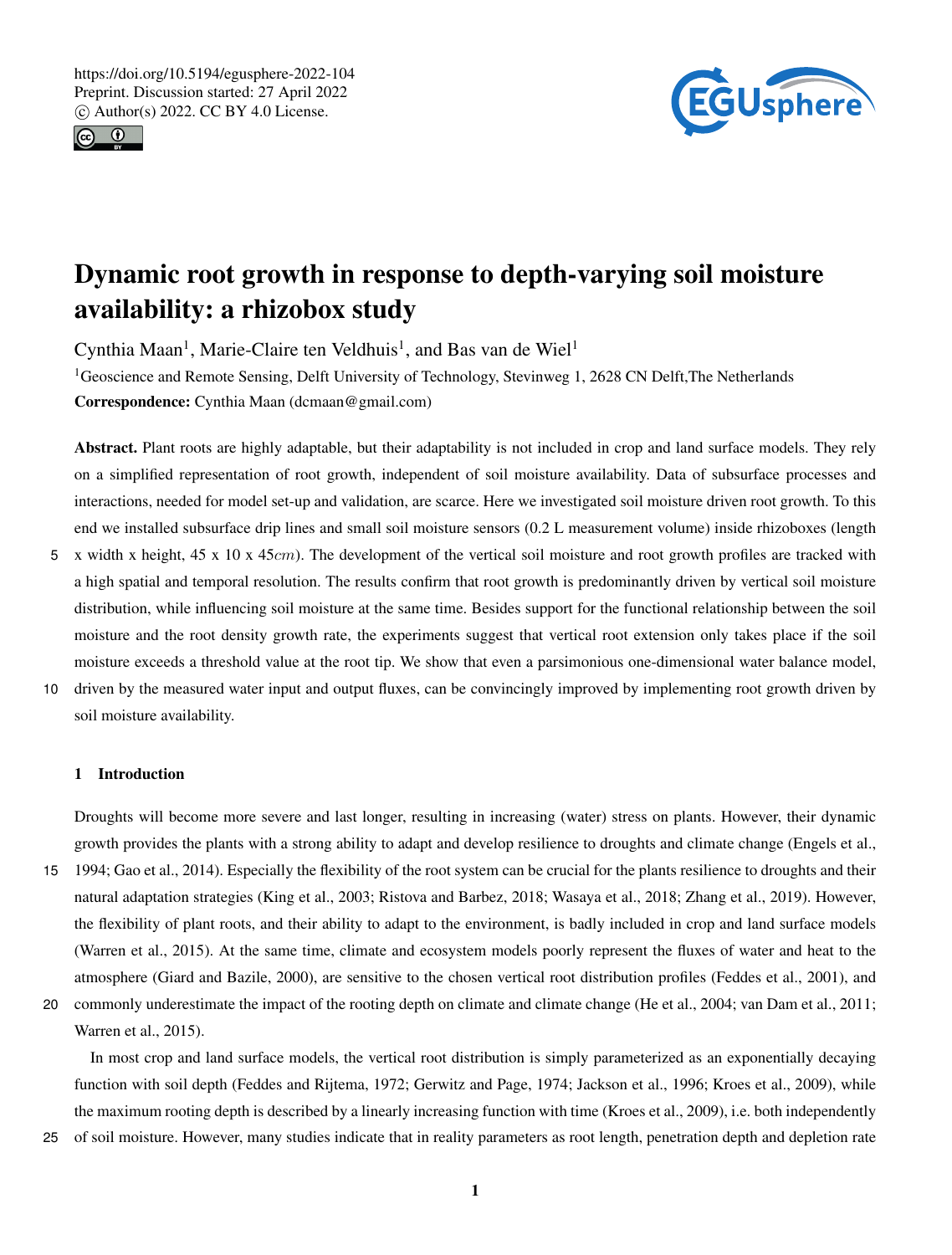



at depth are dominantly influenced by soil moisture (Barber et al., 1988; Coifman et al., 2005; Zhang et al., 2019), and that deviating functions and trends are commonly found in nature (Fan et al., 2017).

For instance: For maize and rape plants it was found that the plants respond rapidly to drying and re-wetting the topsoil by locally increasing root growth in soil layers with the most favourable conditions (Engels et al., 1994). The same study suggests

- 30 that the plasticity in root growth contributes to the maintenance of an adequate nutritional status (Engels et al., 1994). For cotton, Klepper et al. (1973) were able to stimulate a maximum root length density deeper in the soil by altering irrigation schedules. For wheat plants, King et al. (2003) noted that greater density of fine roots at depth increases yields through access to additional resources. Deeper roots lead to higher resilience to subsequent droughts, by increasing the root zone and water accessibility (King et al., 2003).
- 35 Models for dynamical root growth have been proposed by Adiku et al. (1996) and Schymanski et al. (2008). Both models allow for enhanced root density growth in areas where soil water is more easily available. The model of Adiku et al. (1996) furthermore includes a proportional dependency of the root growth on the local root length density, while the bulk root growth is linked to the bulk biomass growth (Adiku et al., 1996). The model was (only) qualitatively validated against root density measurements for two different scenarios: (1) for vertically homogeneous and non-limiting soil water conditions, in which case
- 40 the model reproduced an exponential decline in root length density with increasing soil depth; and (2) for limiting soil water conditions with downward increasing water content, in which case the patterns of the simulated and observed root growth deviated from a simple exponential function, with more roots in the lower parts of the soil profile.

In the model of Schymanski et al. (2008), the bulk root density growth depends on the difference between the plants water demand and the actual water uptake: growth of the root bulk in case of water shortage and decay of the root bulk in case of 45 water abundance. The distributions in the vertical are related to the soil moisture profiles. The model was validated against evapotranspiration data and soil moisture at 10 cm depth.

Neither of the dynamic root growth models have been implemented in crop models and land surface models so far. Such an implementation in coupled models would be important for developing a better understanding of the coupled action of plant roots and the subsurface environment, which could for example lead to the development of methods for system manipulation 50 and boosting the plants climate resilience.

To investigate the dominance of soil moisture driven root growth, we test a similar -but more parsimonious- root system model. The model is parameterized and validated based on data from our experimental set-up. We use a similar root distribution function as Schymanski et al. (2008), but neglect the possible influence of the plants water demand (or biomass growth rate) on the bulk root growth; note that the existing models are not unambiguous about the latter. To apply our experimental set-up for

55 model calibration and validation, we simulate a single soil-plant system. Thereby, a direct comparison with the experimental data is possible, and the model can be validated against both, measurements of the water balance components and root growth rates. Our model is characterized by simplicity; the number of calibration parameters is limited, and the water balance model only requires the irrigation and (potential) evapotranspiration flux as system drivers, similar to Schymanski et al. (2008).

In the next chapter, we describe our experiments and model formulation. In Section 2.1, the experimental set-up is discussed. 60 The results are used to define a diagnostic equation between root growth and soil moisture in section 2.2. Secondly, we combine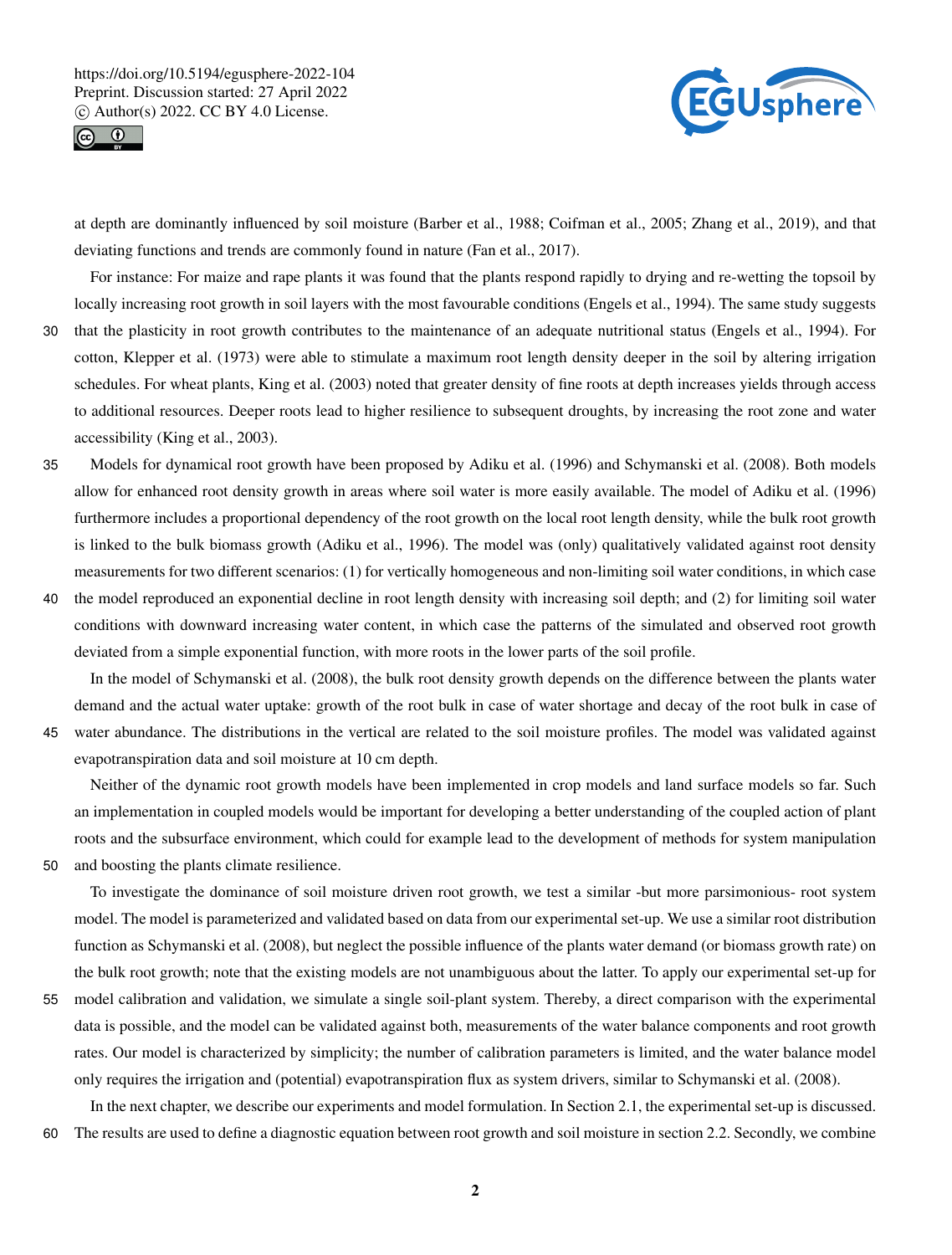



the diagnostic equation with the Richard's equation to link the variables to independent system drivers, in Section 2.3 and 2.4. In Chapter 3 conclusions are presented.

# 2 Experiments

# 2.1 Experimental Set-up

- 65 We study 50 days of evolution of maize soil-root systems inside a rhizobox (with a length x width x height of 45 x 10 x 45cm, respectively), Figure 1. Irrigation is supplied continuously at a low flow rate through porous drip lines that were installed at five different levels (with  $10cm$  intervals). The flow rate is constant throughout the day, but adjusted in steps to follow the plants growth and demand for water (see dashed curve in Figure 2A). The irrigation depth is increased in steps. At the bottom, a drainage reservoir was installed. The top soil was covered with plastic to prevent evaporation from the soil. The
- 70 rhizobox was filled with sand-potting soil mix (weight ratio 2.7:1). The soil moisture is measured continuously at four depths inside the rhizobox, while the root density growth is tracked daily through the transparent window. The set-up was placed on a 1g precision scale to track the overall water balance. It should be noted, however, that the total time series of the system mass, as plotted in Figure 2A, was subjected to multiple extrapolations from shorter time series (with time spans of hours to days), to deal with (daily) interruptions due to measurements. Furthermore, the (increase of the) plants mass was neglected;
- 75 the overall biomass growth during the whole period was about 100 gram, which is small compared with the total irrigation and evapotranspiration fluxes. At  $t = 0$ , a maize plant with a maximum root length of 5cm and an above ground height of 10 − 15cm was placed inside the rhizobox.

## 2.2 Diagnostic model of root growth: root follows moisture

# Time series and correlations

80 The soil moisture development is plotted together with profiles of the soil moisture and root density growth within succeeding periods in figure 2C. Root development is found to be most pronounced at depth intervals with highest soil moisture. These results suggest that soil moisture and root growth distributions are strongly connected.

# Model formulation

We test the following diagnostic equation to model the root growth rate distributed as function of the (normalized) soil moisture:

$$
85 \quad \frac{\partial R}{\partial t} \frac{1}{r} = \frac{\theta_n}{\int_L^0 \theta_n},\tag{1}
$$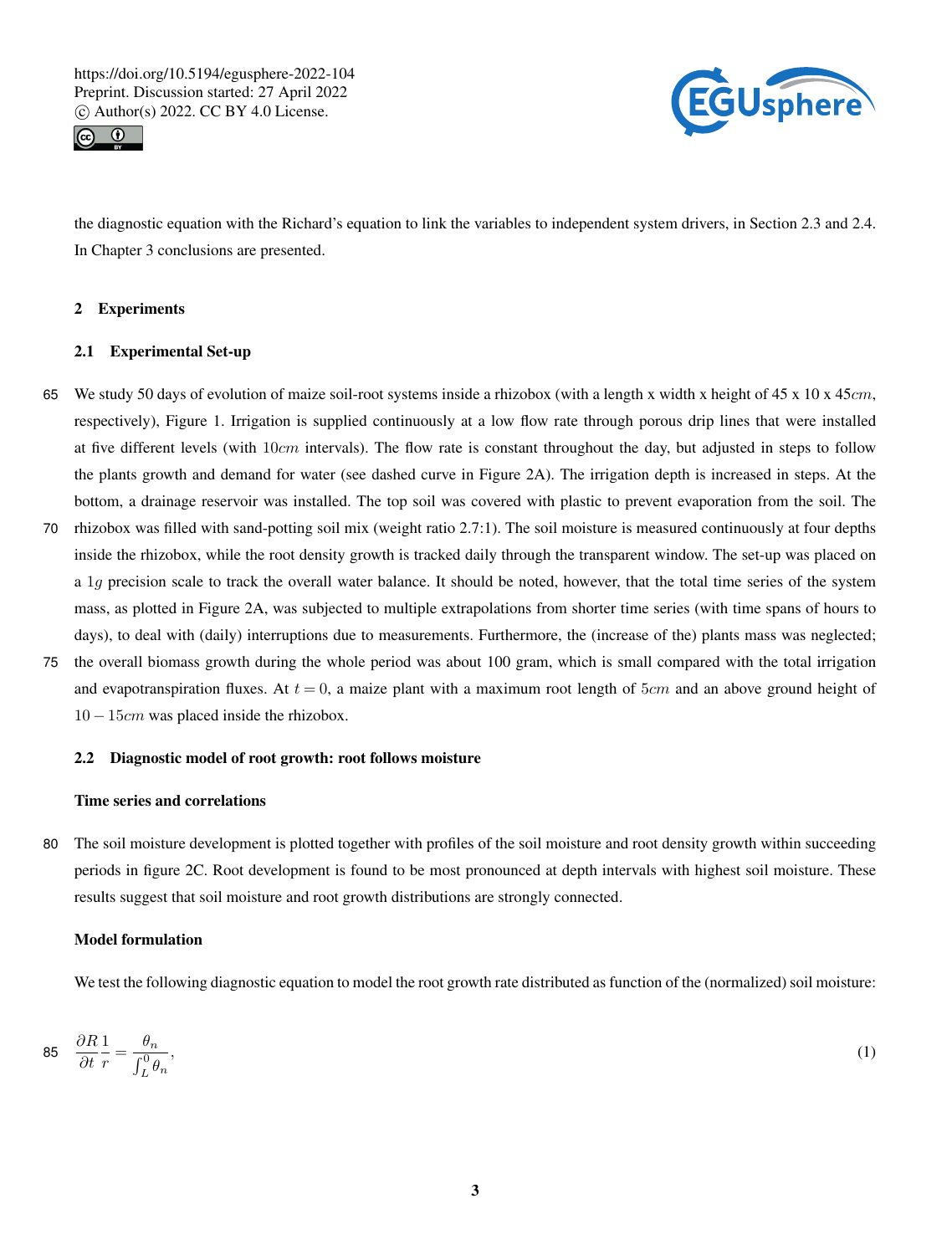



Where  $R(z,t)$  (cm/cm<sup>3</sup>) is the root density profile,  $\theta_n$  is the normalized water content

$$
\theta_n = \frac{\theta - \theta_r}{\theta_s - \theta_r},\tag{2}
$$

with  $\theta_s$  the saturated water content and  $\theta_r$  the welting point.

 $r(t)$  in equation 1 is the depth integrated root growth:

$$
90 \t r = \int_{L}^{0} \frac{\partial R}{\partial t} dz,
$$
\t(3)

with  $L(t)$  (cm) the vertical root extension, for which a constant growth rate is taken:

$$
\frac{\partial L}{\partial t} = u_1 \tag{4}
$$

Hence, equation 1 links the local root growth tendency, normalized with the bulk growth tendency, to the local soil moisture, also normalized with the bulk soil moisture.

## 95 Model calibration and results

Modeled root growth profiles are compared with the experimental data for successive time periods, see Figure 3A-E. Note that the two dimensional root length density observed at the window (in  $cm/cm<sup>2</sup>$ ) is used as a direct proxy for the actual root length density  $R(z,t)$  (cm/cm<sup>3</sup>). By default, for the results in Figure 3,  $u_1$  is taken as  $u_1 = 5cm/day$ . In Figure 4 the sensitivity to this parameter is investigated. Patterns of root growth are represented fairly well (Figure 3), with the exception 100 of the sharp local peak that occurs within the time slot  $40 - 50$  days (at  $z = -30$ ). This latter case is improved by adopting an extra condition for root growth: a threshold requirement is taken at the root tip, i.e. no vertical extension growth takes place if

#### 2.3 Soil moisture and water uptake model

the soil moisture at the root tip is lower than  $\theta_n = 0.075$  (see Figure 3 F-J).

#### Model formulation

105 To calculate the evolution of the water content  $(\theta)$  due to irrigation, soil water flow and plant water uptake, we apply Richards equation:

$$
\frac{\partial \theta}{\partial t} = \frac{\partial q}{\partial z} - S + I \tag{5}
$$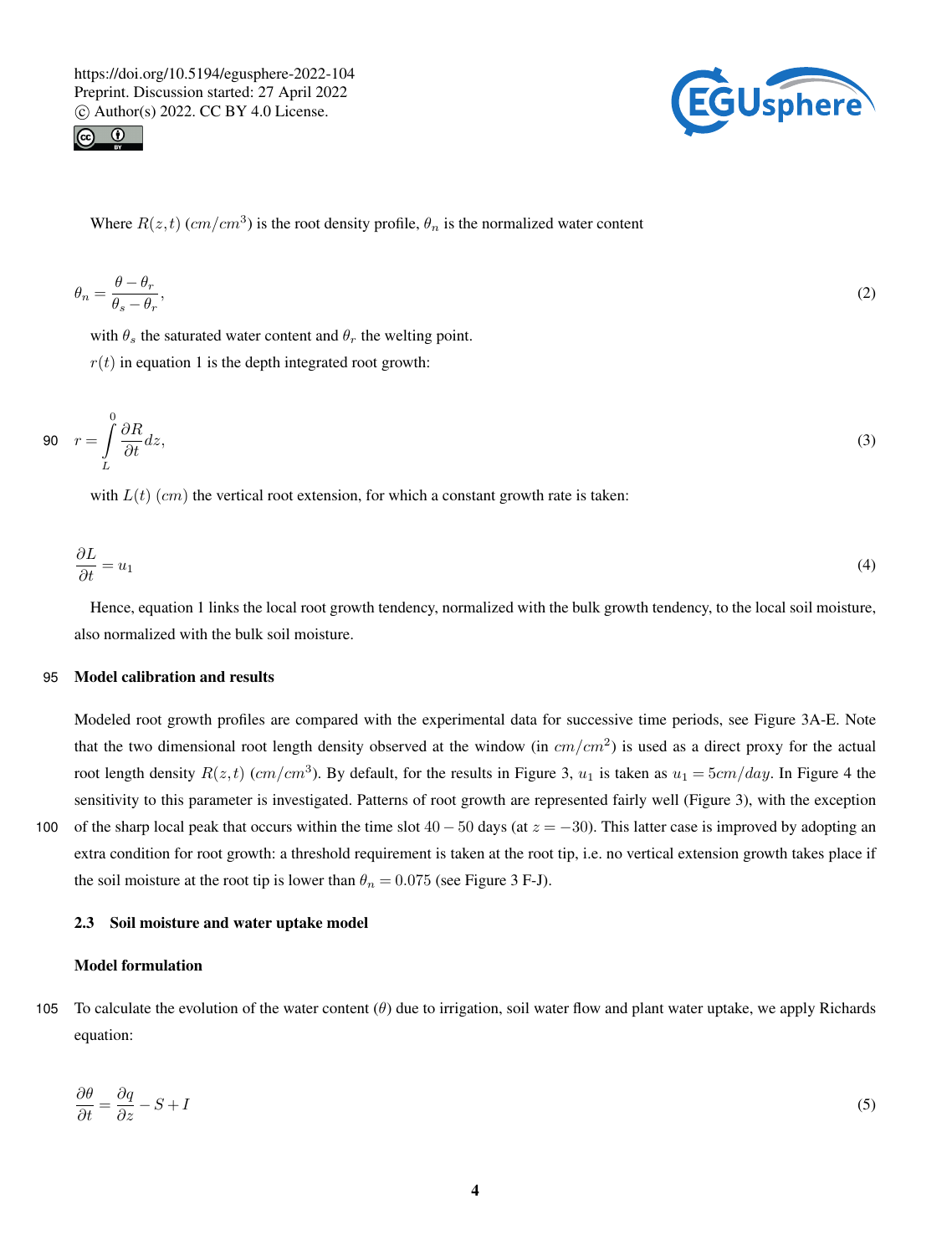



with S  $(cm^3/cm^3/min)$  the soil water extraction by plant roots, I  $(cm^3/cm^3/min)$  the irrigation, z  $(cm)$  the vertical coordinate, taken positively upward, and q  $(cm/min)$  the soil water flux density (positive upward). q is given by Darcy's 110 equation:

$$
q = K(h)\frac{\partial(h+z)}{\partial z} \tag{6}
$$

with K  $(cm/min)$  the hydraulic conductivity and  $h(cm)$  the soil water pressure head. Following (Clapp and Hornberger, 1978),  $h$  is taken as;

$$
h = h_s \frac{\theta^{-b}}{\theta_s} \tag{7}
$$

115 and K is taken as;

$$
K = K_s \frac{\theta^{2b+3}}{\theta_s} \tag{8}
$$

with  $h_s$  and  $k_s$  respectively the soil water pressure head (cm) and conductivity at saturation,  $\theta_s$  the saturated water content and b an empirical exponent. The values of  $k_s$ ,  $\theta_s$  and b are taken from Clapp and Hornberger (1978), and correspond to loamy sand.

120 Following Adiku et al. (1996), the soil water extraction  $S$  is calculated by:

$$
S = u_2 R \theta_n \tag{9}
$$

Where  $u_2$  is the water extraction rate *per centimeter of roots* in ideal conditions  $(ml/cm/min)$  or  $cm^3/cm/min)$ , S the actual soil water extraction by plant roots per soil volume per minute  $(ml/cm^3/min)$ , and  $R(z, t)$  is the root length density, i.e. roots per soil volume  $(cm/cm<sup>3</sup>)$ .

## 125 Model calibration

 $u_2$  is determined by comparing the soil moisture data with soil moisture simulations driven by the root profile measurements. The sensitivity to a range of tested variations are indicated in Figure 5. By default, for optimum results in Figure 6, different values were used for the subsequent periods:  $1.8 \cdot 10^{-2}ml/cm/hr$ ,  $1.2 \cdot 10^{-2}ml/cm/hr$ ,  $0.9 \cdot 10^{-2}ml/cm/hr$  and  $1.8 \cdot 10^{-2}$  ml/cm/hr for the time slots in panels A-D in Figure 6 respectively.

# 130 Results and discussion

Soil moisture and water uptake simulations were performed for the following settings for the root density profiles: (1) for the measured root profiles, (2) for the calculated root profiles, and (3) for exponential equivalents (most roots in the upper soil), all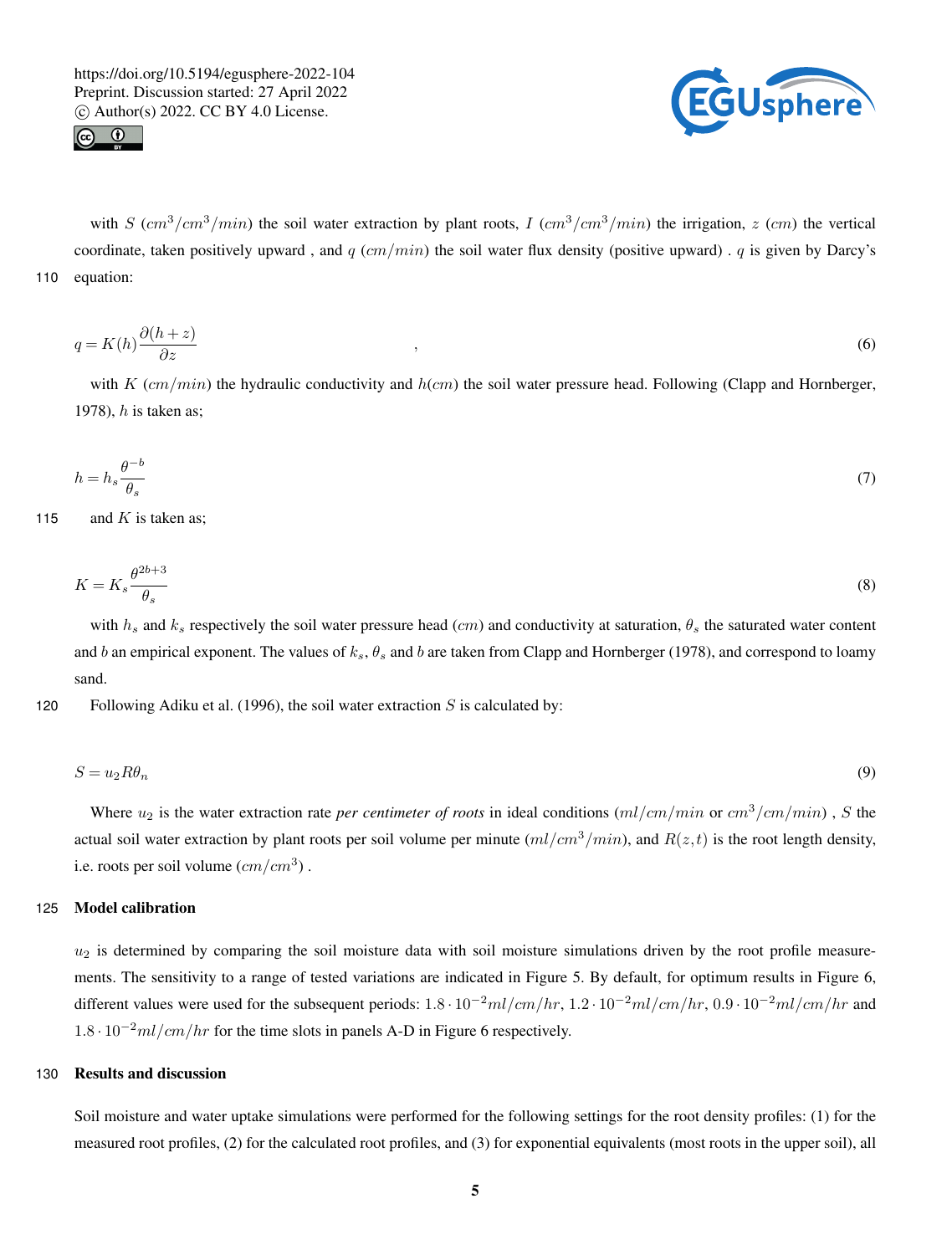



with identical (measured) overall root growth rates. Results are indicated in Figure 6. The first 10 days were omitted because of the lack of observable root growth; it takes a couple of days before the roots can be observed at the window.

135 The results indicate that the soil moisture profiles and water uptake profiles derived from the modeled root profiles correspond fairly well with the results obtained from the measured root profiles (comparison solid and dashed lines in Figure 6), whereas the results derived from the exponentially shaped profiles show larger deviations, especially for the periods 30-40 days and 40-50 days.

Furthermore, the simulations driven by the measured and modeled root profiles correspond better with the measured total 140 uptake rates compared to the simulations driven with the exponentially shaped root profiles, except for the first period in Figure 6 (10-20 days).

However, the differences between the modeled water components are relatively small, compared with the big differences in the root profiles. Even with the less realistic exponential root profile, rather similar soil moisture profile shapes are found (Figure 6). In each panel, the local peaks in the soil moisture coincide with the depths of irrigation. Smaller local root densities

- 145 at these depths correspond with higher and wider soil moisture peaks (compare the dashed and dotted profiles in Figure 6), which can simply be explained by the smaller local uptake rates. Note that wider peaks result in a larger area in which uptake by plant roots can occur. Hence, this positive effect on the water uptake rates implies a negative (regulating) feedback loop between these components of the water balance, which keeps the differences limited.
- In spite of the obvious differences, the limited impact of the root density distribution on the water components, together 150 with the big changeability and limited predictability of a standard outside environment, might raise the question whether it is beneficial for the plant to invest in roots at times when the plant experiences drought, as assumed by Schymanski et al. (2008). The smaller the effects of the investment are, the more beneficial it will be for the plant to only invest during periods of abundant resources (as is assumed in most crop and land surface models via a linear dependency of the root growth on the overall biomass growth).

## 155 2.4 A prognostic model for coupled soil moisture and root growth

# Model formulation

Soil moisture and root growth are interacting variables. To *prognostically* simulate the time evolution of both variables, we implement the following equation for root density growth in the model described in Section 2.3:

$$
\frac{\partial R}{\partial t} = u_3 \theta_n. \tag{10}
$$

160 Hence, the local root growth tendency is now normalized by the (static) root density growth in optimal conditions (saturation)  $u_3$  (cm/cm<sup>3</sup>/min), instead of by the (measurable) bulk root growth tendency in Equation 1. Equation 10 differs from the formulation proposed by Adiku et al. (1996), which includes a proportional dependency of the root growth on the local root length density. The simulations with the exponential equivalent are performed in a similar fashion: After each update of the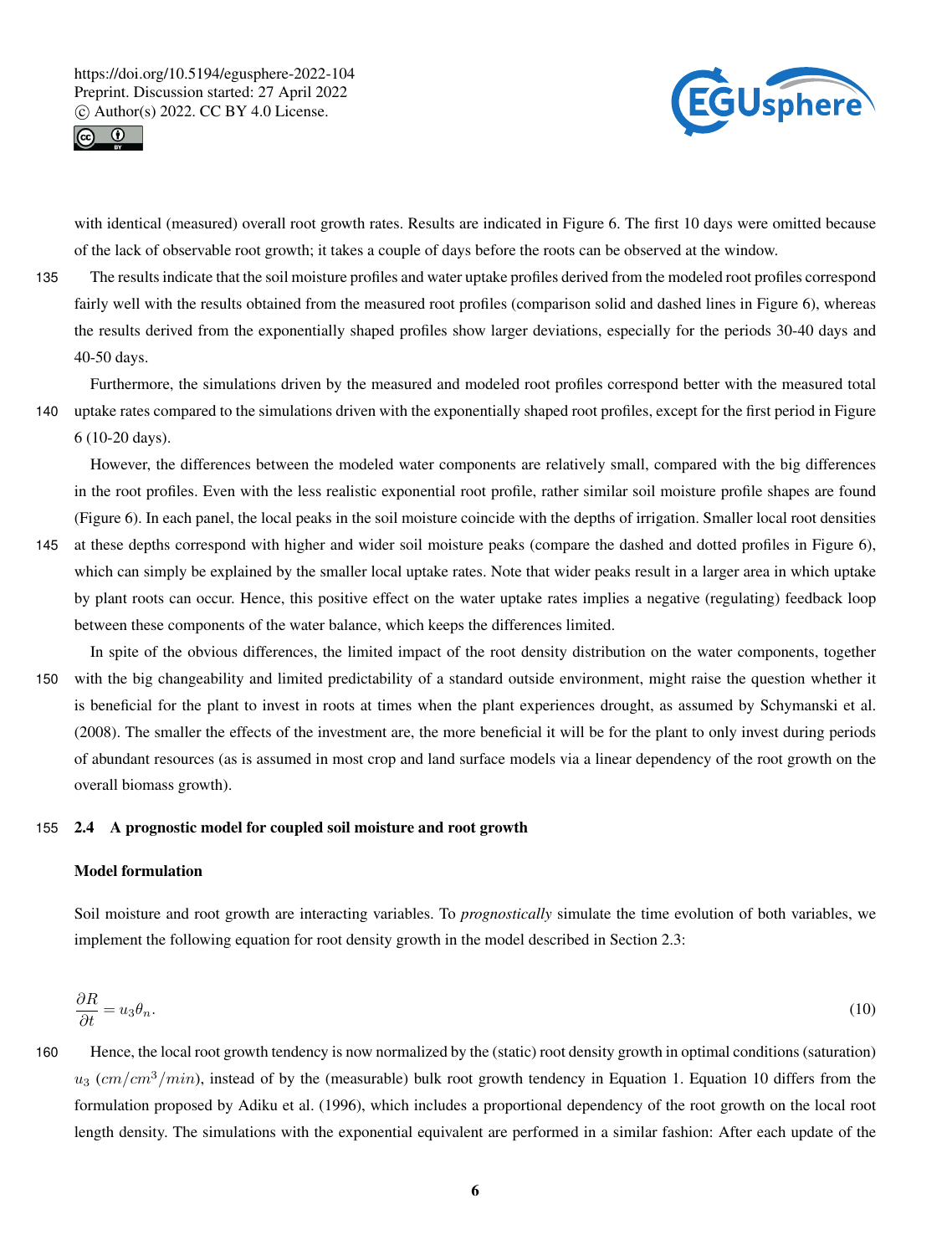



root density profile, the exponential equivalent (with identical overall root length) is calculated and used for calculating the 165 plant water uptake. The model is driven by irrigation data and the estimated overall evapotranspiration fluxes.

## Model calibration

 $u_3$  is estimated by comparing the simulated root profiles with the data. The sensitivity to the tested variations are indicated in Figure 7. By default, for the results in Figure 8,  $u_3$  is taken as  $u_3 = 0.2 \text{cm}/\text{cm}^3/\text{day}$ .

## Results and discussion

- 170 Also in a coupled fashion, driven by irrigation data and the estimated overall evapotranspiration fluxes, the modeled root profiles are clearly improvements to the exponential profiles (left column in Figure 8), except for the first 20 days during which the exponential profile seems to be a good approximation. However, this does not result in a convincing improvement in the simulated soil moisture profiles and overall water extraction rates (comparison of the data points with the dashed and dotted lines in the middle column of Figure 8). Note that the results for the exponentially shaped estimates are improved in terms of
- 175 soil moisture and water extraction rates compared with the stand-alone simulations (comparison of the dotted curves in figure 8 with those in figure 6). Although the vertical root profile shape of the exponential equivalent does not depend on the soil moisture profile, the bulk root growth rate still depends linearly on the vertically integrated soil moisture field via equation 10 (only in a second step, are the roots redistributed in the exponential equivalent): An off-shape profile initially results in higher vertically integrated soil moisture values, which triggers extra root growth. Hence, from a 'water balance perspective'
- 180 an inefficient (unrealistic) profile shape gets compensated by extra root growth. The total difference in overall root growth between the dynamic and exponential root profile shape is indicated as a percentage in the left column. Hence, these results underline the relevance of including soil moisture depending (bulk) root growth for realistic water balances. This is in contrast with the linear dependency of the overall root growth on the overall biomass growth (independently of soil moisture), which is often assumed in crop and land surface models, and also with the assumption that plants invest in roots at times when the plant 185 experiences drought (Schymanski et al., 2008).

#### 3 Conclusions

Our results confirm that there is a strong, and dominant, influence of soil moisture on root density growth and vertical root extension. We show that root profiles can be predicted rather accurately from information on soil moisture profiles only. If soil moisture driven root growth is coupled to an infiltration model, both root and soil moisture profiles can be obtained fairly well 190 from the water input and (potential) evapotranspiration fluxes, plus a few constants and simple principles.

We also showed that, in our set-up, the effect of unrealistic root profiles on the water balance components is partly compensated by e.g. spatial diffusion and soil pressure driven water flow redistribution. This means that missing information on the precise root distribution, does not automatically mean that large errors in the water budgets are made. However, in the latter case the correct water budget results from 'compensating' errors rather than from correct process mechanism.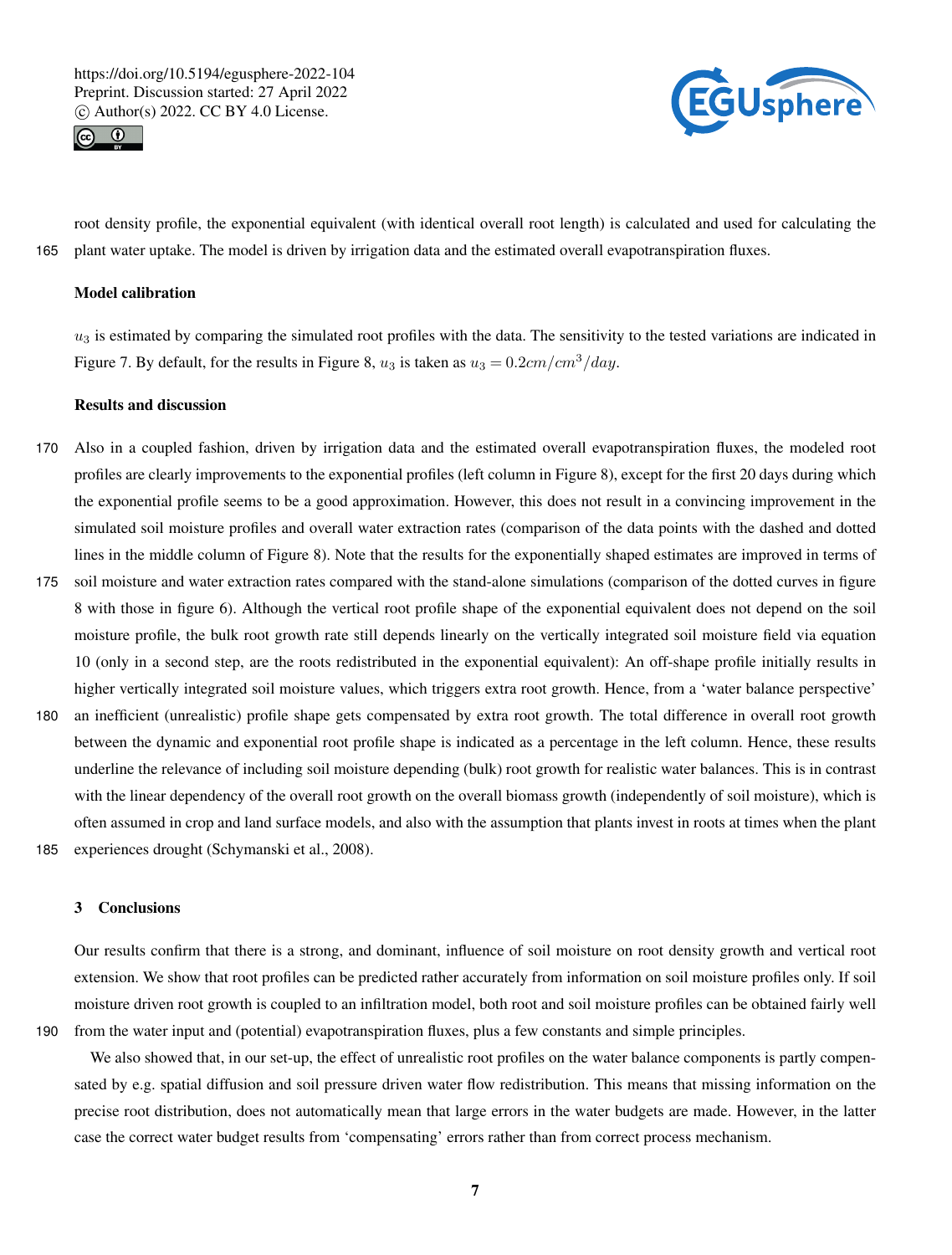



- 195 This study treats root growth independent of above ground processes, while such a dependence is plausible. However, our results suggest that soil moisture status is a dominant factor influencing root growth. Underestimation of the impact of soil moisture on root growth rates, will result in underestimated plant resilience to drought and environmental changes. And for plants probably counts; preventing water stress by continuous adequate root growth, during periods of favorable soil moisture conditions, is better than to cure it.
- 200 *Code and data availability.* The data for producing the graphs and results will be made available at https://doi.org/10.4121/19513957.

*Author contributions.* Cynthia Maan: conceptualization, experiments, code- and model design, writing - original draft, data curation. Marie-Claire and Bas van de Wiel: funding acquisition, supervision, writing - Review & Editing

*Competing interests.* one author is members of the editorial board of journal HESS. The peer-review process was guided by an independent editor, and the authors have also no other competing interests to declare.

205 *Acknowledgements.* This research was supported by the 4TU.Federation in the Netherlands via the 'High Tech for a Sustainable future' programme.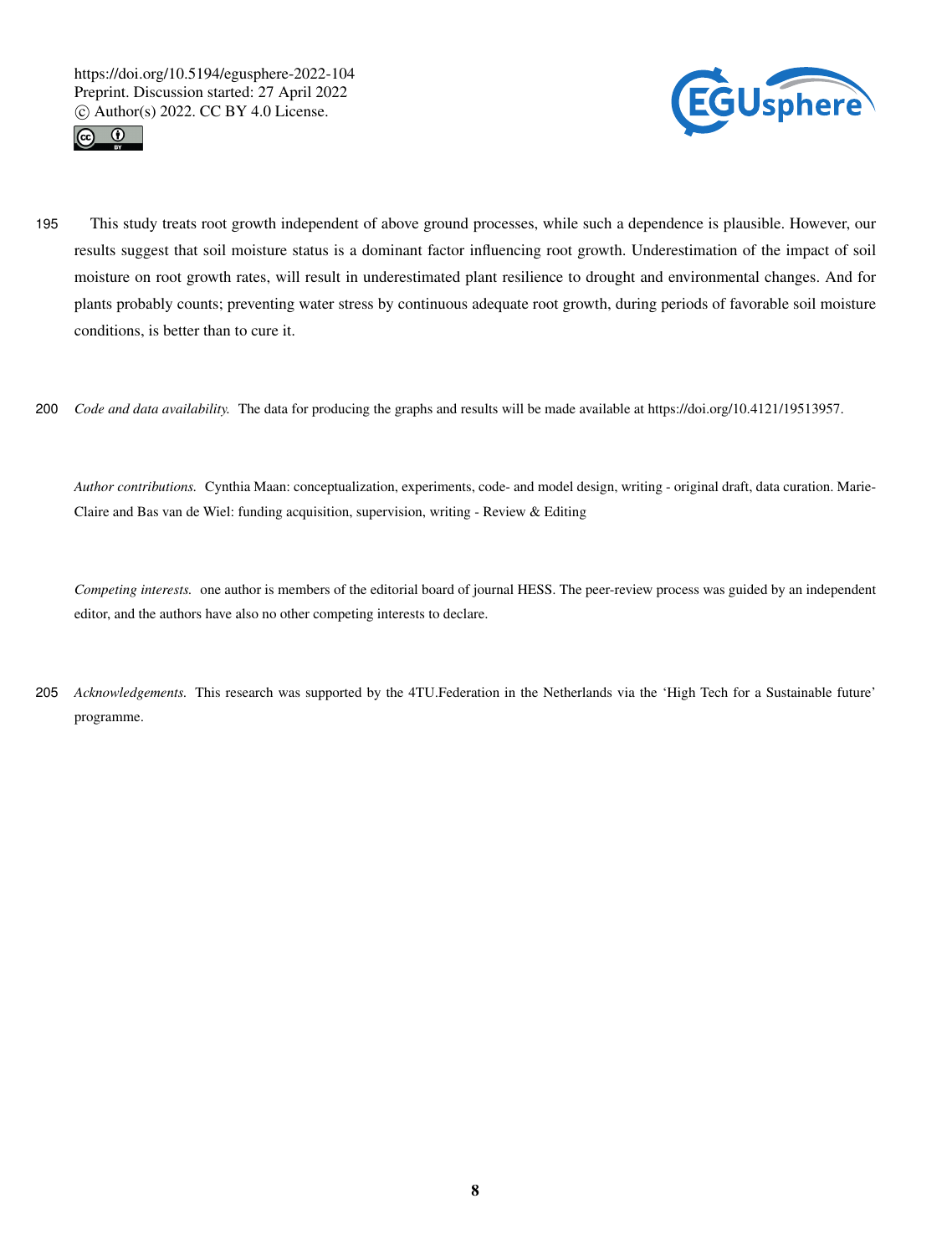



## References

- Adiku, S., Braddock, R., and Rose, C.: Modelling the effect of varying soil water on root growth dynamics of annual crops, Plant and soil, 185, 125–135, 1996.
- 210 Barber, S., Mackay, A., Kuchenbuch, R., and Barraclough, P.: Effects of soil temperature and water on maize root growth, Plant and Soil, 111, 267–269, 1988.

Clapp, R. B. and Hornberger, G. M.: Empirical equations for some soil hydraulic properties, Water resources research, 14, 601–604, 1978. Coifman, R. R., Lafon, S., Lee, A. B., Maggioni, M., Nadler, B., Warner, F., and Zucker, S. W.: Geometric diffusions as a tool for harmonic

- analysis and structure definition of data: Diffusion maps, Proceedings of the National Academy of Sciences of the United States of 215 America, 102, 7426–7431, 2005.
	- Engels, C., Mollenkopf, M., and Marschner, H.: Effect of drying and rewetting the topsoil on root growth of maize and rape in different soil depths, Zeitschrift für Pflanzenernährung und Bodenkunde, 157, 139–144, 1994.

Fan, Y., Miguez-Macho, G., Jobbágy, E. G., Jackson, R. B., and Otero-Casal, C.: Hydrologic regulation of plant rooting depth, Proceedings of the National Academy of Sciences, 114, 10 572–10 577, 2017.

- 220 Feddes, R. A. and Rijtema, P. E.: Water withdrawal by plant roots, Journal of Hydrology, 17, 33–59, 1972.
	- Feddes, R. A., Hoff, H., Bruen, M., Dawson, T., De Rosnay, P., Dirmeyer, P., Jackson, R. B., Kabat, P., Kleidon, A., Lilly, A., et al.: Modeling root water uptake in hydrological and climate models, Bulletin of the American meteorological society, 82, 2797–2810, 2001.

Gao, H., Hrachowitz, M., Schymanski, S., Fenicia, F., Sriwongsitanon, N., and Savenije, H.: Climate controls how ecosystems size the root zone storage capacity at catchment scale, Geophysical Research Letters, 41, 7916–7923, 2014.

- 225 Gerwitz, A. and Page, E.: An empirical mathematical model to describe plant root systems, Journal of Applied Ecology, pp. 773–781, 1974. Giard, D. and Bazile, E.: Implementation of a new assimilation scheme for soil and surface variables in a global NWP model, Monthly weather review, 128, 997–1015, 2000.
	- He, J., Wang, Z., and Fang, J.: Issues and prospects of belowground ecology with special reference to global climate change, Chinese Science Bulletin, 49, 1891–1899, 2004.
- 230 Jackson, R., Canadell, J., Ehleringer, J. R., Mooney, H., Sala, O., and Schulze, E. D.: A global analysis of root distributions for terrestrial biomes, Oecologia, 108, 389–411, 1996.
	- King, J., Gay, A., Sylvester-Bradley, R., Bingham, I., Foulkes, J., Gregory, P., and Robinson, D.: Modelling cereal root systems for water and nitrogen capture: towards an economic optimum, Annals of botany, 91, 383–390, 2003.

Klepper, B., Taylor, H., Huck, M., and Fiscus, E.: Water Relations and Growth of Cotton in Drying Soil 1, Agronomy Journal, 65, 307–310, 235 1973.

Kroes, J., Van Dam, J., Groenendijk, P., Hendriks, R., and Jacobs, C.: SWAP version 3.2. Theory description and user manual, Tech. rep., Alterra, 2009.

Ristova, D. and Barbez, E.: Root Development: Methods and Protocols, Springer, 2018.

Schymanski, S. J., Sivapalan, M., Roderick, M. L., Beringer, J., and Hutley, L. B.: An optimality-based model of the coupled soil moisture 240 and root dynamics, Hydrology and earth system sciences, 12, 913–932, 2008.

van Dam, J., Metselaar, K., Wipfler, E., Feddes, R., van Meijgaard, E., and van den Hurk, B.: Soil moisture and root water uptake in climate models. Research Programme Climate Changes Spatial Planning, Tech. rep., WUR+ Royal Netherlands Meteorological Institute, 2011.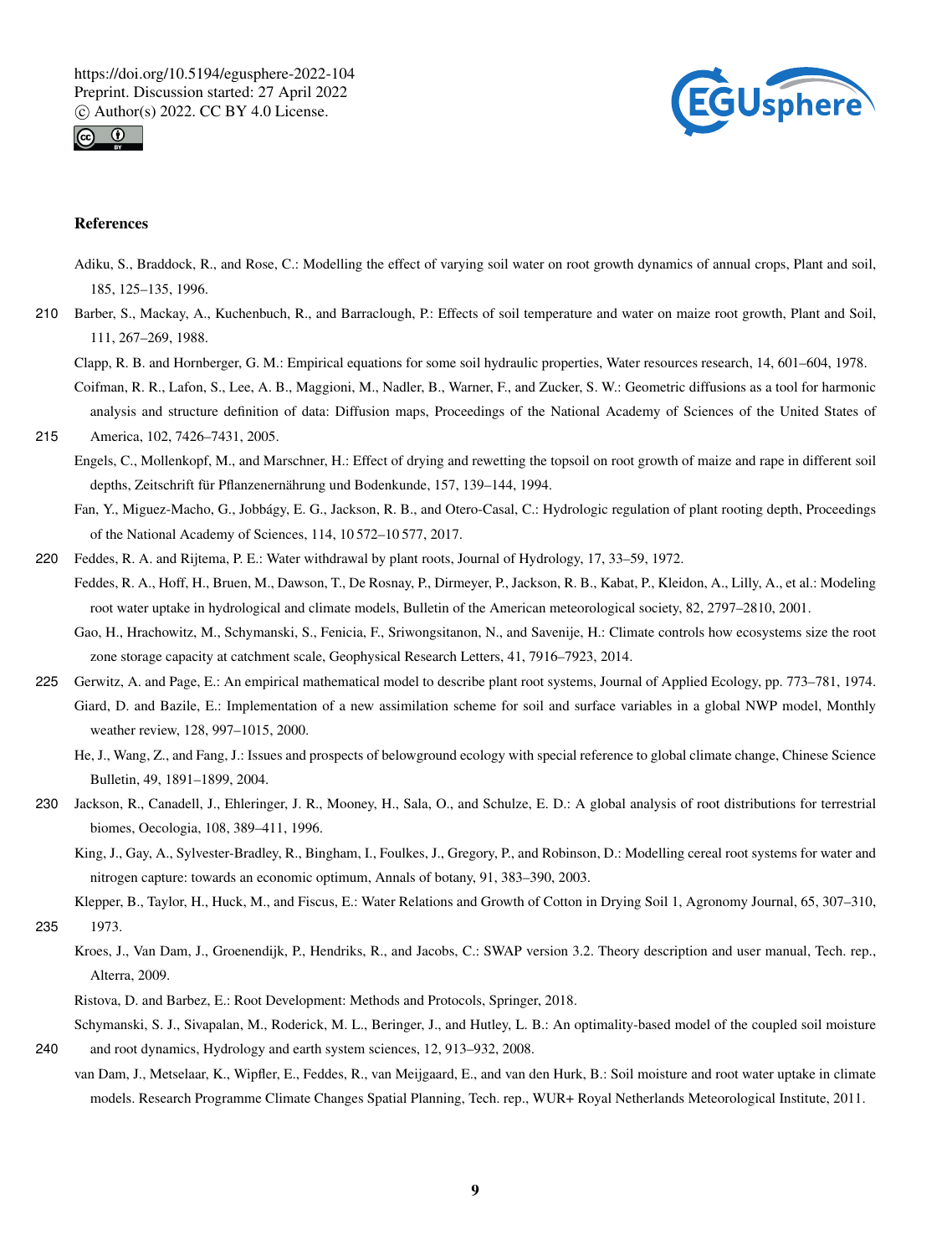



Warren, J. M., Hanson, P. J., Iversen, C. M., Kumar, J., Walker, A. P., and Wullschleger, S. D.: Root structural and functional dynamics in terrestrial biosphere models–evaluation and recommendations, New Phytologist, 205, 59–78, 2015.

245 Wasaya, A., Zhang, X., Fang, Q., and Yan, Z.: Root phenotyping for drought tolerance: a review, Agronomy, 8, 241, 2018. Zhang, J., Wang, J., Chen, J., Song, H., Li, S., Zhao, Y., Tao, J., and Liu, J.: Soil Moisture Determines Horizontal and Vertical Root Extension

in the Perennial Grass Lolium perenne L. Growing in Karst Soil, Frontiers in plant science, 10, 629, 2019.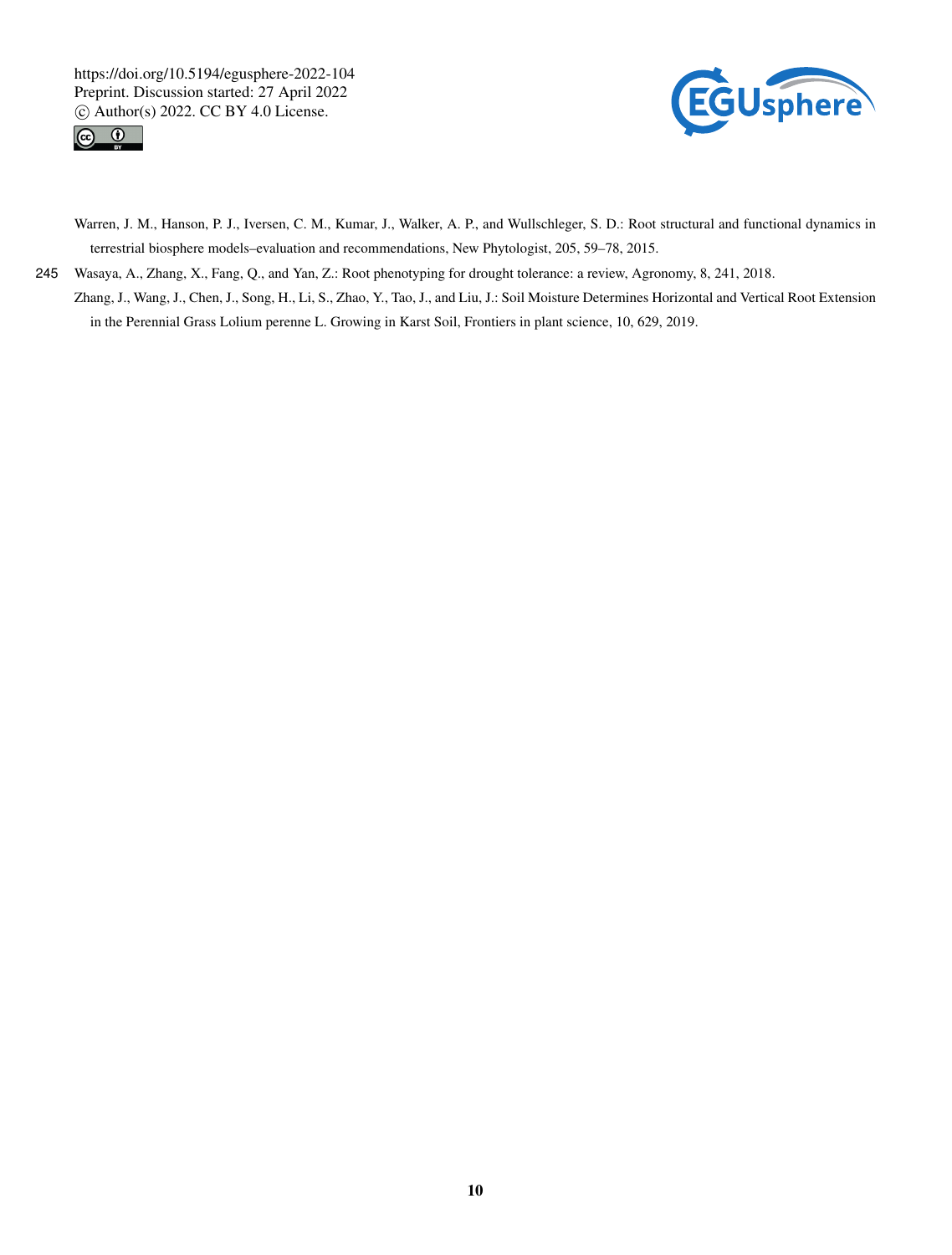https://doi.org/10.5194/egusphere-2022-104 Preprint. Discussion started: 27 April 2022  $\circledcirc$  Author(s) 2022. CC BY 4.0 License.<br>  $\circledcirc$   $\circledcirc$ 







Figure 1. Schematic representation of the experimental setup inside a rhizobox.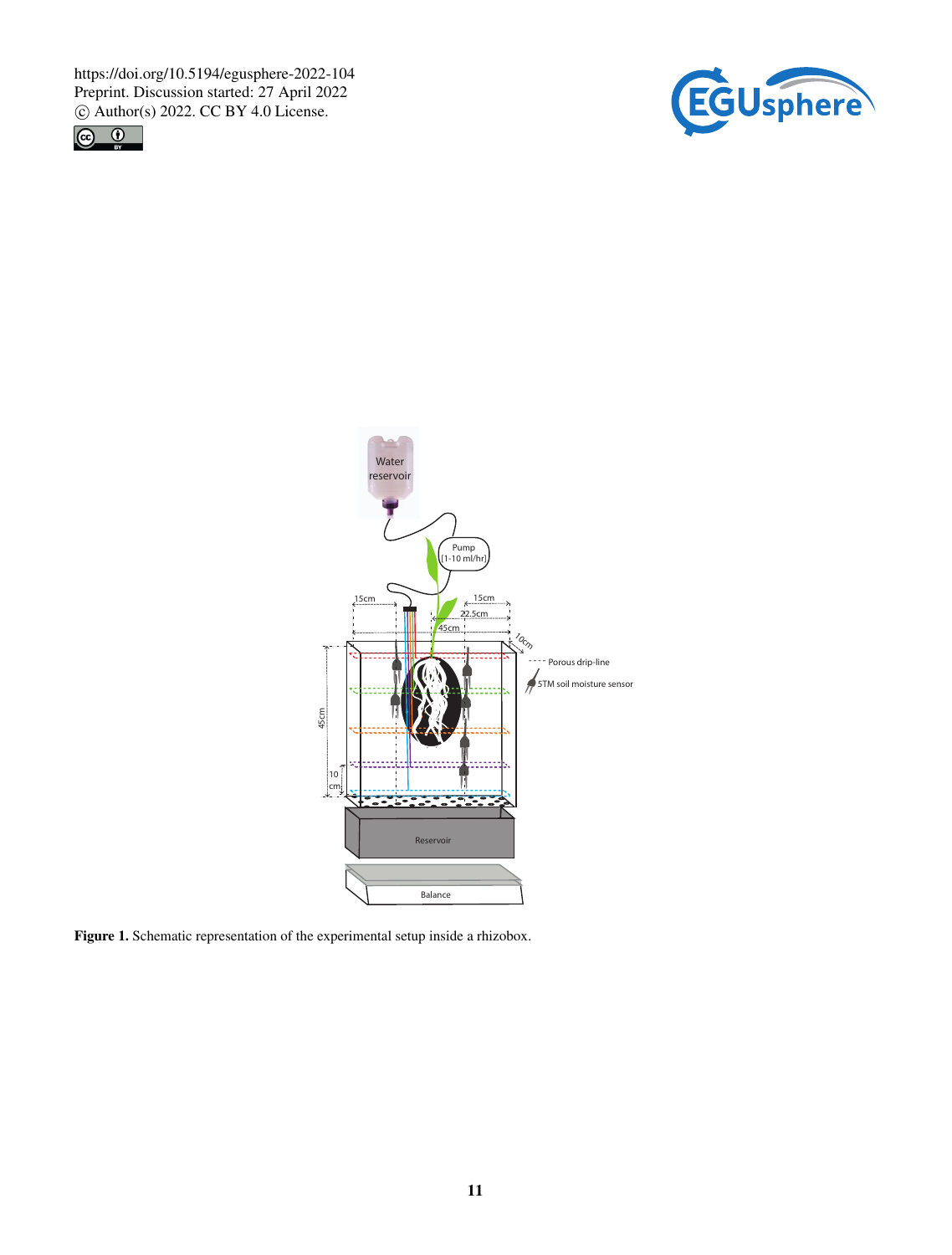





Figure 2. A: time series of the overall system mass, irrigation rate and evapotranspiration. B: time-series of the soil moisture within four different depth intervals. C: root growth (solid lines) profiles within succeeding periods, time-averaged soil moisture profiles (dashed lines) and total applied irrigation volume (dotted lines). Root development is most pronounced in the intervals with largest soil moisture.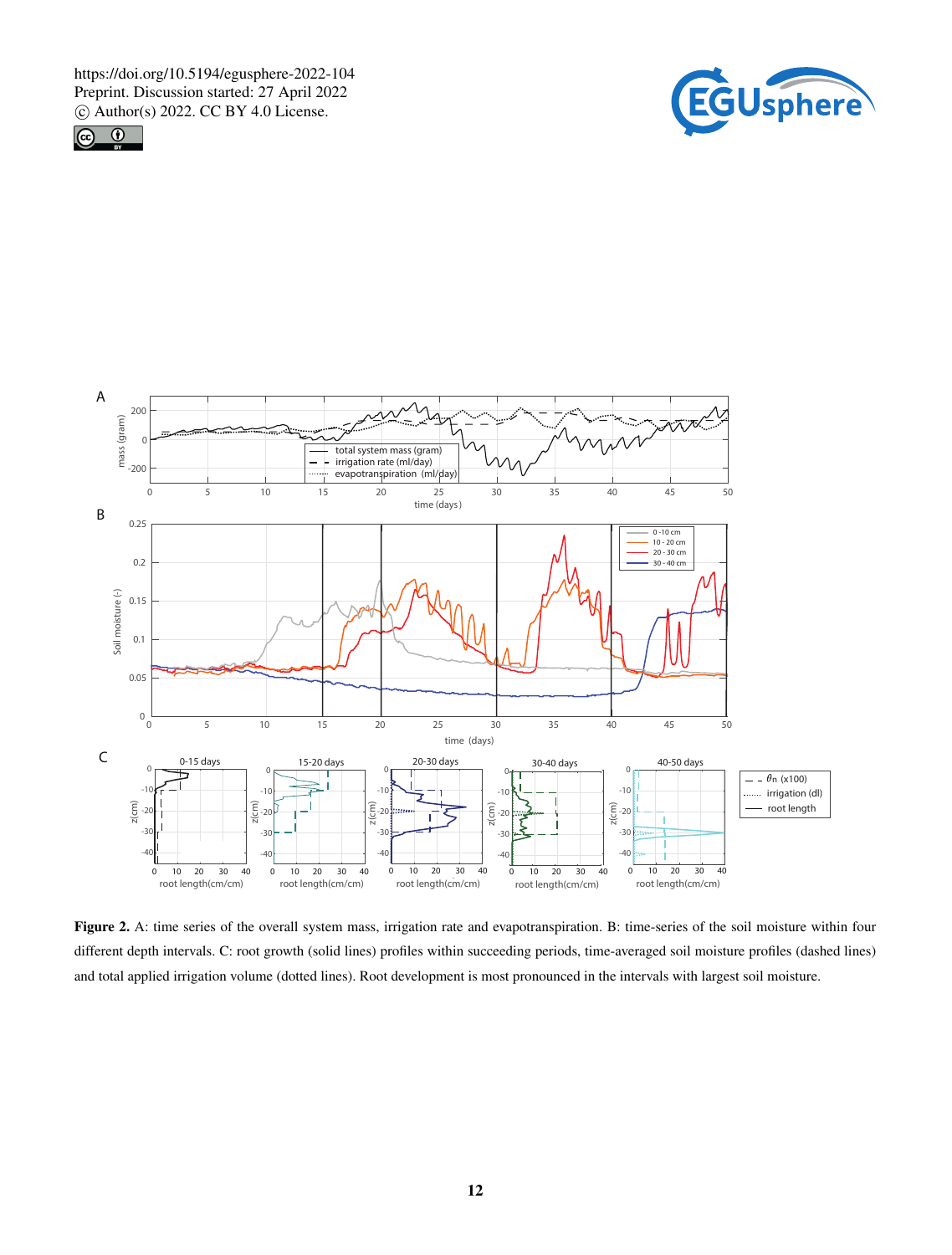





Figure 3. Vertical profiles of averaged root growth rates within succeeding periods as observed (circles) and as diagnostically calculated by equation 1 ('roots follow moisture principle', solid lines), using the measured bulk root growth and soil moisture profiles. Panels F-J show calculations with the extra requirement that root extension growth needs a local minimum soil moisture (threshold) at the root tip:  $\theta_n > 0.075$ . For both simulations  $u_1$  was taken as  $5cm/day$ .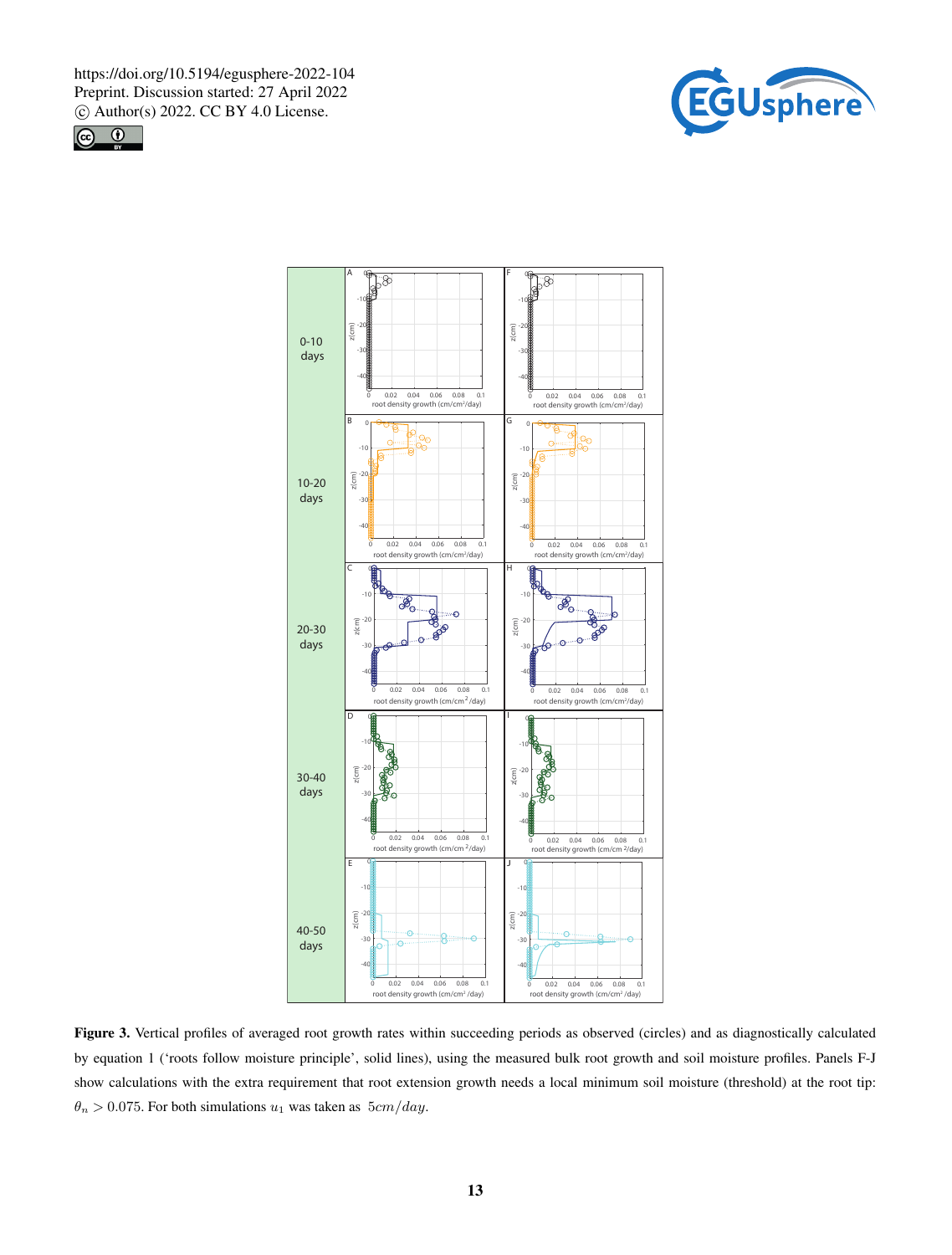





Figure 4. Sensitivity of root growth profiles to different values of the extension rate  $u_1$ .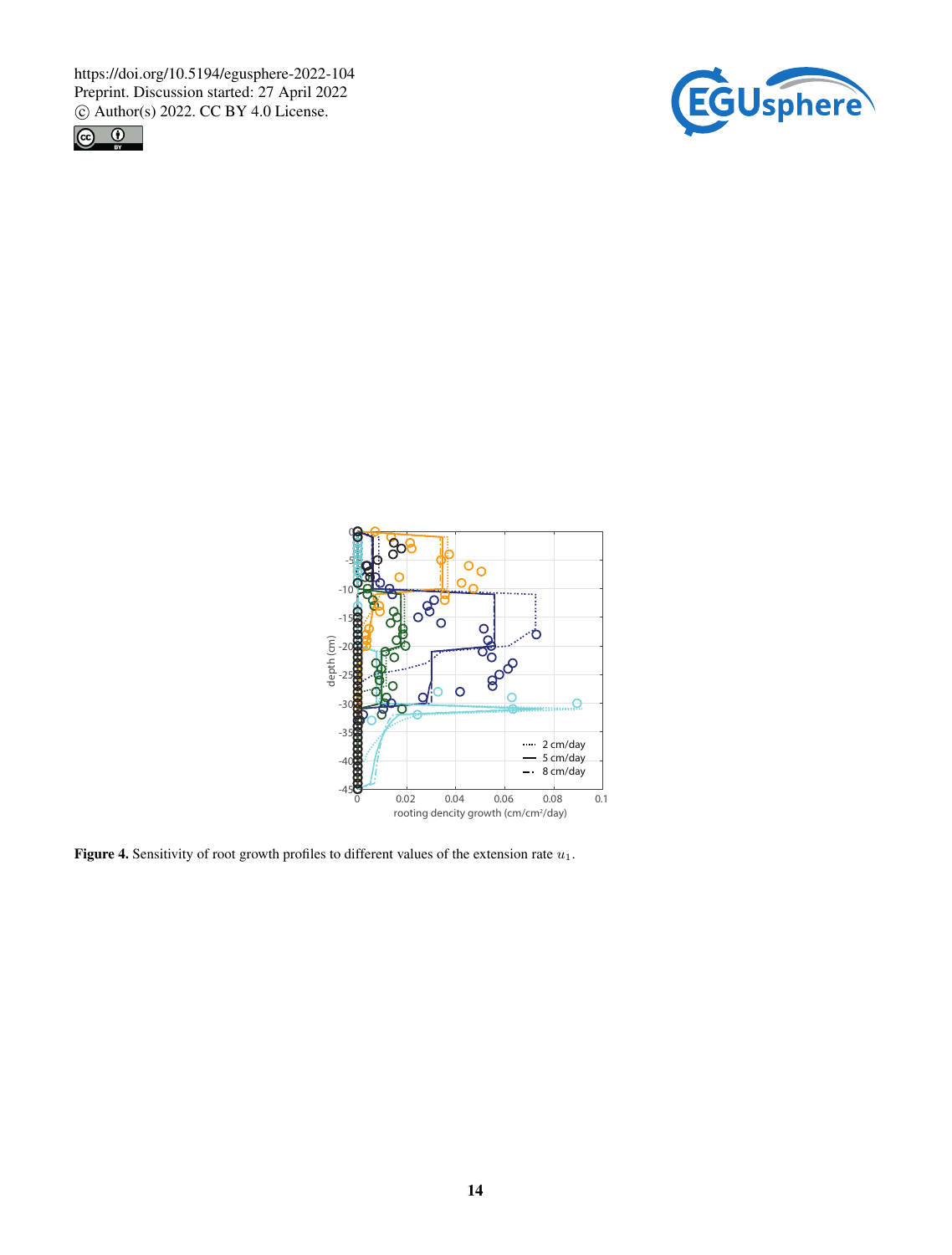



![](_page_14_Figure_3.jpeg)

Figure 5. Sensitivity analysis for  $u_2$ .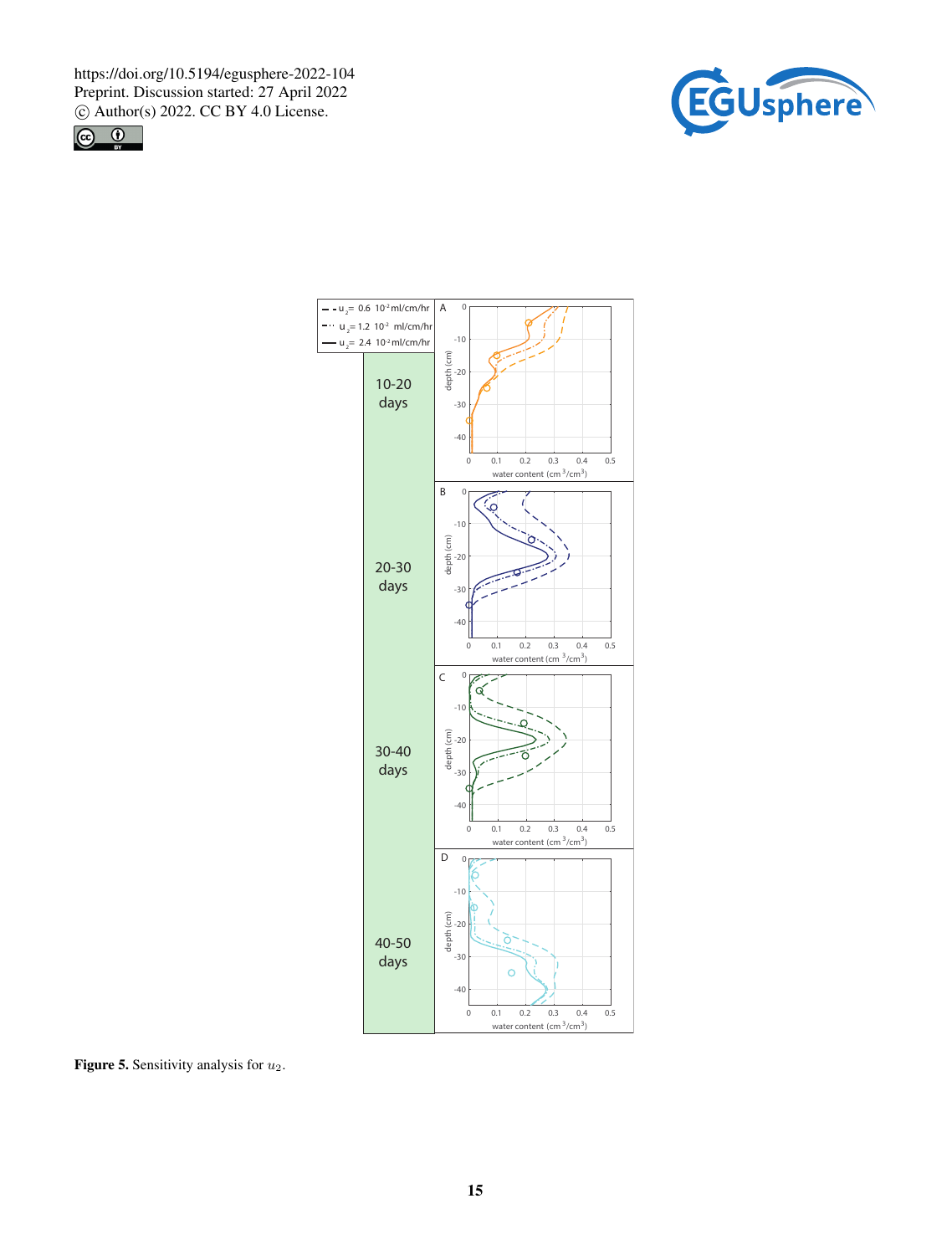![](_page_15_Picture_1.jpeg)

![](_page_15_Picture_2.jpeg)

![](_page_15_Figure_3.jpeg)

Figure 6. Offline simulations of time averaged soil moisture (middle column) and water uptake (right column) for the measured root profiles at the start of each period, for the calculated root profiles, and for exponential equivalents. The ratio values in panels I-L indicate the ratio's between the modeled and measured bulk (i.e. vertically integrated) water uptake rates.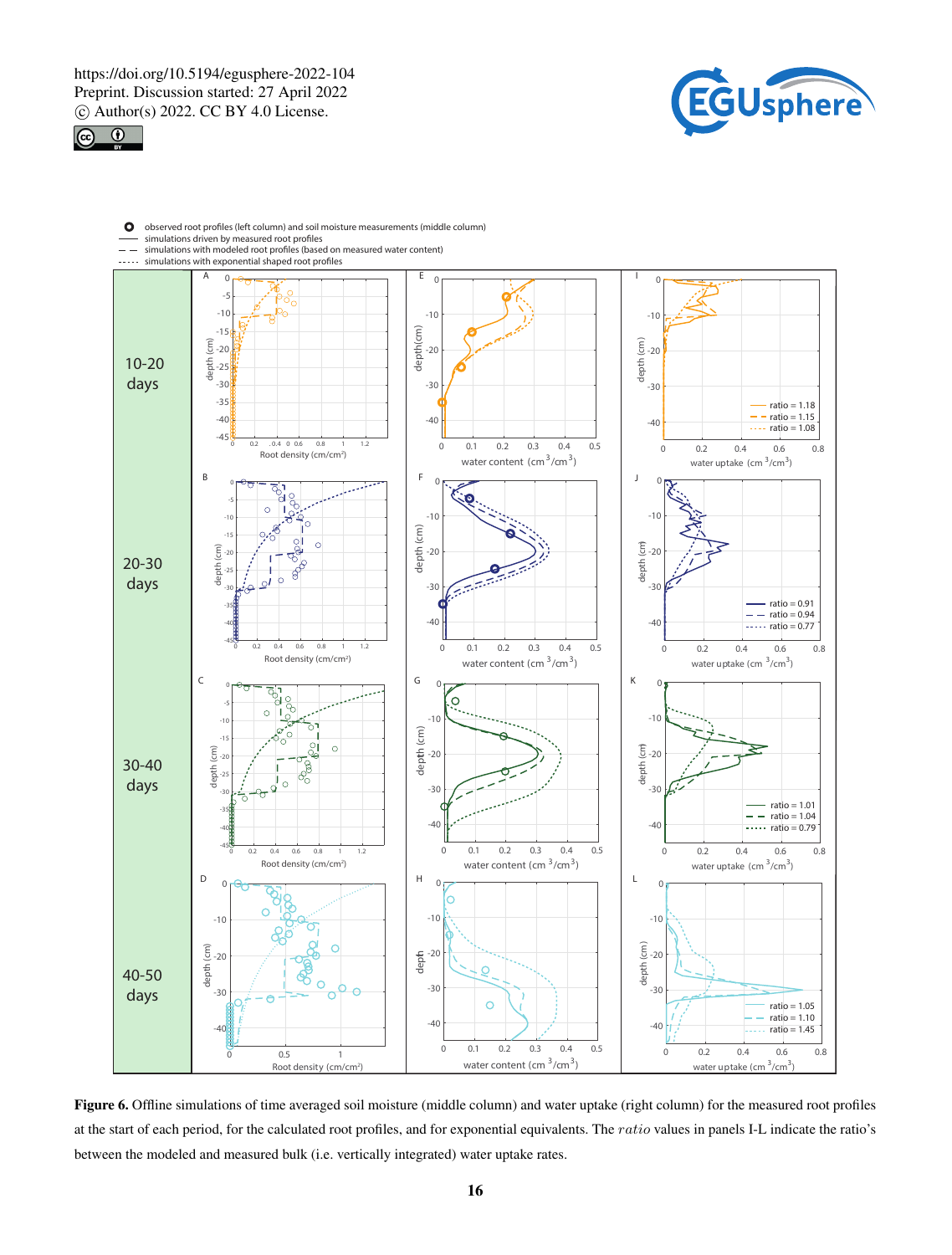![](_page_16_Picture_1.jpeg)

![](_page_16_Picture_2.jpeg)

![](_page_16_Figure_3.jpeg)

Figure 7. Sensitivity analysis for  $u_3$ .